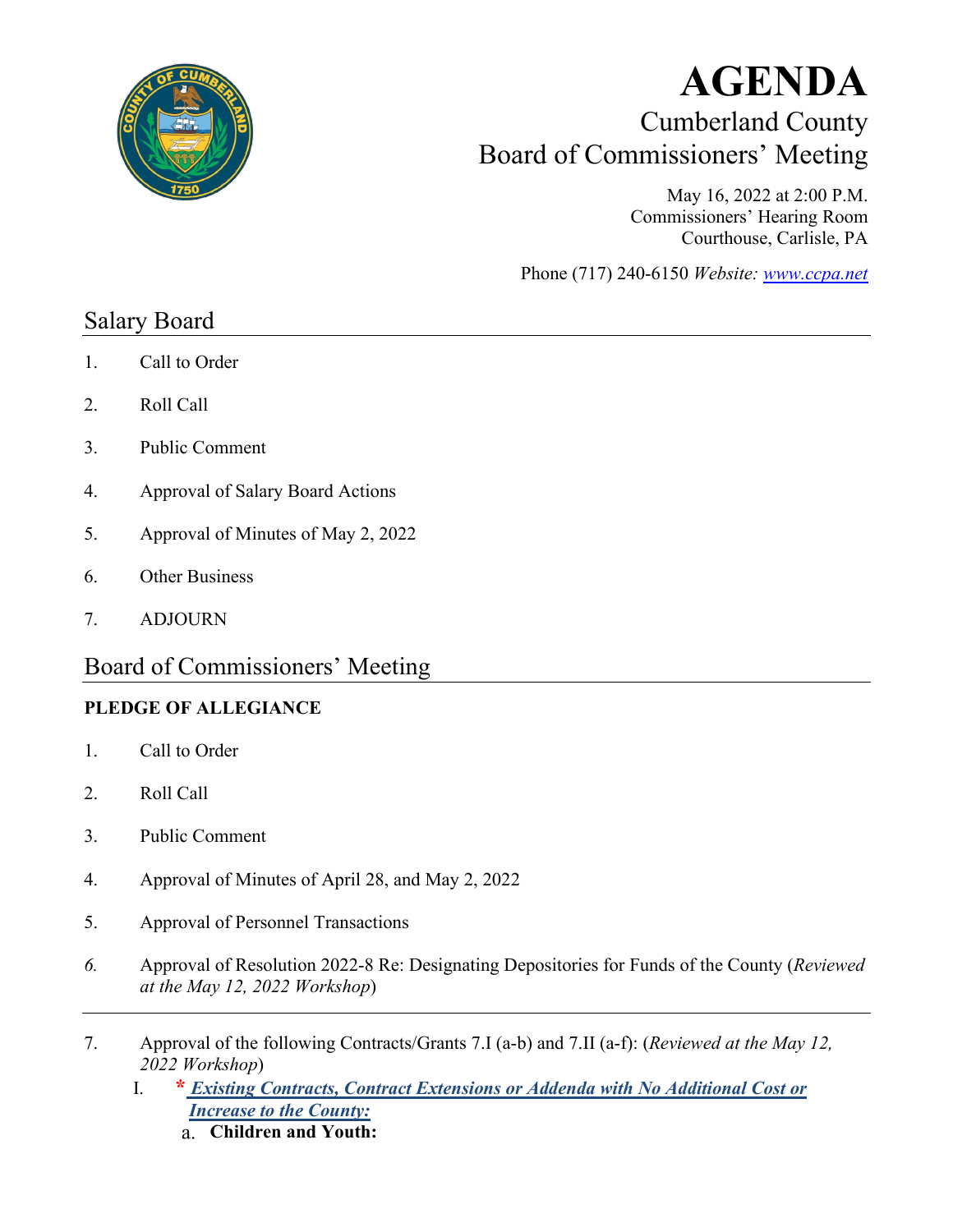- Merakey Dual Diagnosis Treatment Team
- UPMC Child Advocacy Center of Central PA Addendum

#### **Planning**

- North Middleton Township Addendum
- Wilson Consulting Group, PC Addendum
- II. **\*** *New Contracts, Vendors, Services, Grants, and Contracts with Increases/Decreases to the County:*
	- **Children and Youth Services:** 
		- The Children's Home of Pittsburgh
	- **Human Resources:** 
		- Interstate Tax Service, Inc. Addendum
	- **MH/IDD:**

*Mental Health FY 2021-2022* 

- Living Unlimited Inc Addendum
- York County Transportation Authority DBA Rabbittransit Addendum
- *Intellectual and Developmental Disabilities FY 2021-2022* 
	- Alma Health LLC DBA Medstaffers Addendum
	- The ARC of Cumberland and Perry Counties Addendum
- *Early Intervention FY 2021-2022* 
	- Early Bird Therapy LLC Addendum
	- Jena Vander Velden, MSPT Addendum
- **Planning:** 
	- Hampden Township
	- Lancaster Farmland Trust
- **Prothonotary/Clerk of Courts:** 
	- Paperless Solutions Addendum
- **Public Safety:** 
	- PEMA Radiation Emergency Response Fund Grant Acceptance of \$23,204.00
	- PEMA Emergency Management Performance Grant Grant Application Amount To Be Determined
- 8. Approval of **Cumberland County Commission for Women** Appointment Recommendation of the Following Individual: (*Reviewed at the May 12, 2022 Workshop*)
	- **Stephanie Okuniewski** Appointment is for a Partial Term, Effective May 16, 2022 and  $\bullet$ Expiring December 31, 2022.
- 9. Approval of Recommendation to Nominate **Jennifer Goetz** from Human Resources to Participate in the 2022/2023 Leadership Cumberland Program (*Reviewed at the May 12, 2022 Workshop*)
- 10. Approval of Resolution 2022-09 Re: Supporting the Pennsylvania Commission for the United States Semiquincentennial (America250PA) (*Reviewed at the May 12, 2022 Workshop*)
- 11. Approval of General Disbursements Transfer Authorizations:

| a. $05/05/2022$ | <b>S</b> | 203,832.63   |
|-----------------|----------|--------------|
| b. $05/06/2022$ | S.       | 4,834,524.56 |
| c. $05/06/2022$ | S.       | 4,469.53     |
| d. $05/12/2022$ | \$.      | 193,581.53   |